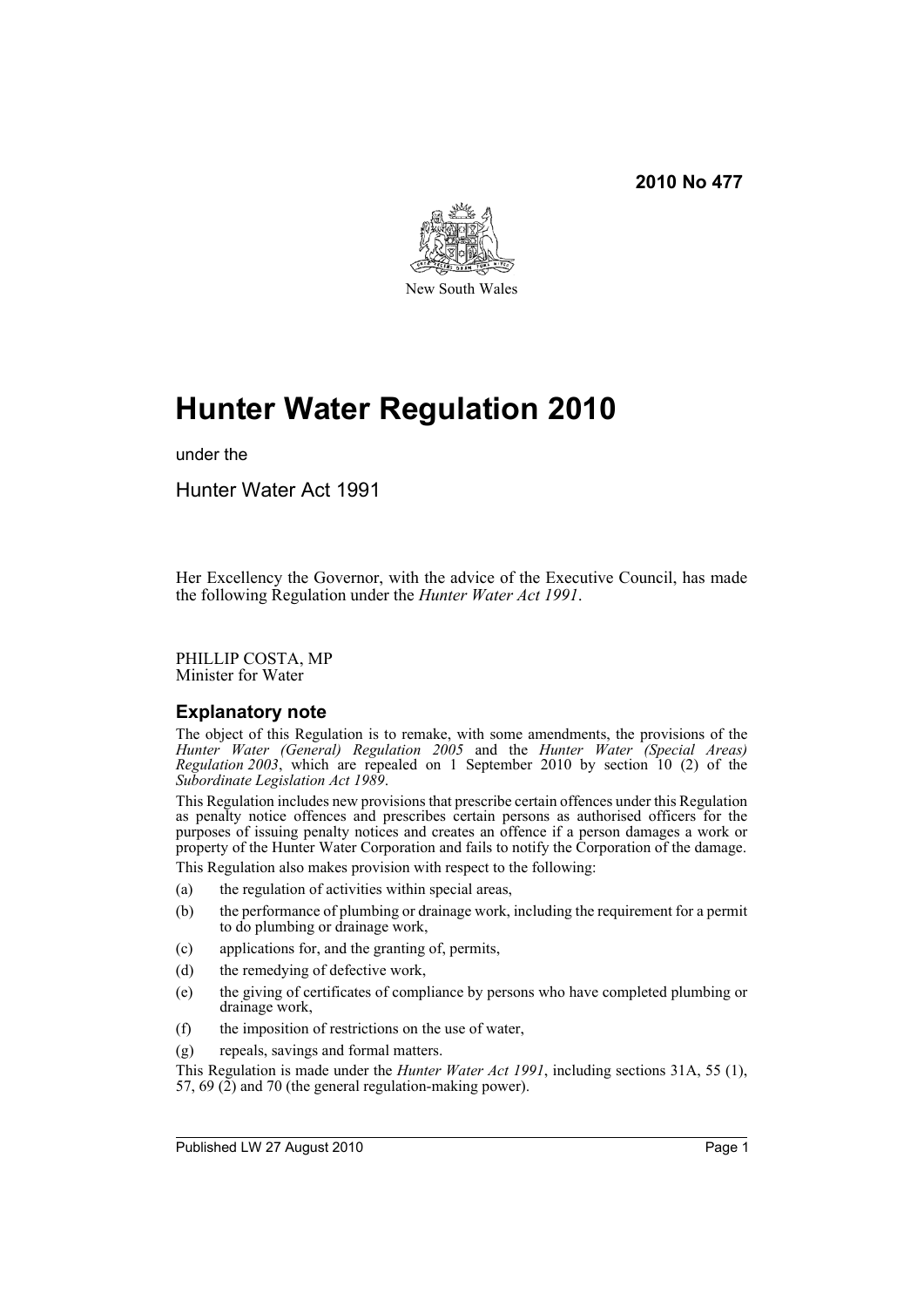Hunter Water Regulation 2010

| <b>Contents</b> |                                                                      |                                                                                                                                                                                                                                                                                                                                                                                                      | Page                                                                 |
|-----------------|----------------------------------------------------------------------|------------------------------------------------------------------------------------------------------------------------------------------------------------------------------------------------------------------------------------------------------------------------------------------------------------------------------------------------------------------------------------------------------|----------------------------------------------------------------------|
| Part 1          |                                                                      | <b>Preliminary</b>                                                                                                                                                                                                                                                                                                                                                                                   |                                                                      |
|                 | 1<br>$\overline{2}$<br>3                                             | Name of Regulation<br>Commencement<br>Definitions                                                                                                                                                                                                                                                                                                                                                    | 4<br>4<br>4                                                          |
| Part 2          |                                                                      | <b>Special areas</b>                                                                                                                                                                                                                                                                                                                                                                                 |                                                                      |
|                 |                                                                      | <b>Division 1</b><br>Preliminary                                                                                                                                                                                                                                                                                                                                                                     |                                                                      |
|                 | 4<br>5                                                               | Definitions<br>Application of Part                                                                                                                                                                                                                                                                                                                                                                   | 5<br>6                                                               |
|                 |                                                                      | <b>Division 2</b><br><b>Special areas generally</b>                                                                                                                                                                                                                                                                                                                                                  |                                                                      |
|                 | 6<br>7<br>8                                                          | Division does not apply to Williams River Catchment Area<br>Agriculture<br>Sewage disposal                                                                                                                                                                                                                                                                                                           | 6<br>$\overline{7}$<br>$\overline{7}$                                |
|                 |                                                                      | <b>Division 3</b><br><b>Specific restrictions</b>                                                                                                                                                                                                                                                                                                                                                    |                                                                      |
|                 | 9<br>10<br>11                                                        | Chichester and Grahamstown Storage Reservoirs<br>Nelson Bay, North Stockton and Tomago Sandbeds<br><b>Williams River</b>                                                                                                                                                                                                                                                                             | 7<br>8<br>8                                                          |
|                 |                                                                      | <b>Division 4</b><br><b>Miscellaneous</b>                                                                                                                                                                                                                                                                                                                                                            |                                                                      |
|                 | 12<br>13<br>14                                                       | Pollution of waters<br>Approvals given by Director-General<br>Notices by public agencies                                                                                                                                                                                                                                                                                                             | 8<br>9<br>9                                                          |
| Part 3          |                                                                      | <b>Plumbing and drainage work</b>                                                                                                                                                                                                                                                                                                                                                                    |                                                                      |
|                 | 15<br>16<br>17<br>18<br>19<br>20<br>21<br>22<br>23<br>24<br>25<br>26 | Definitions<br>Must comply with Code of Practice<br>Must use approved fittings<br>Must notify Corporation<br>Must be authorised by permit<br>Application for permit<br>Refusal of permits<br>Conditions of permits<br>Suspension or cancellation of permit<br>Defective plumbing or drainage work<br>Must give certificate of compliance after work completed<br>Exemption from certain requirements | 11<br>12<br>12<br>12<br>13<br>13<br>13<br>14<br>14<br>14<br>15<br>15 |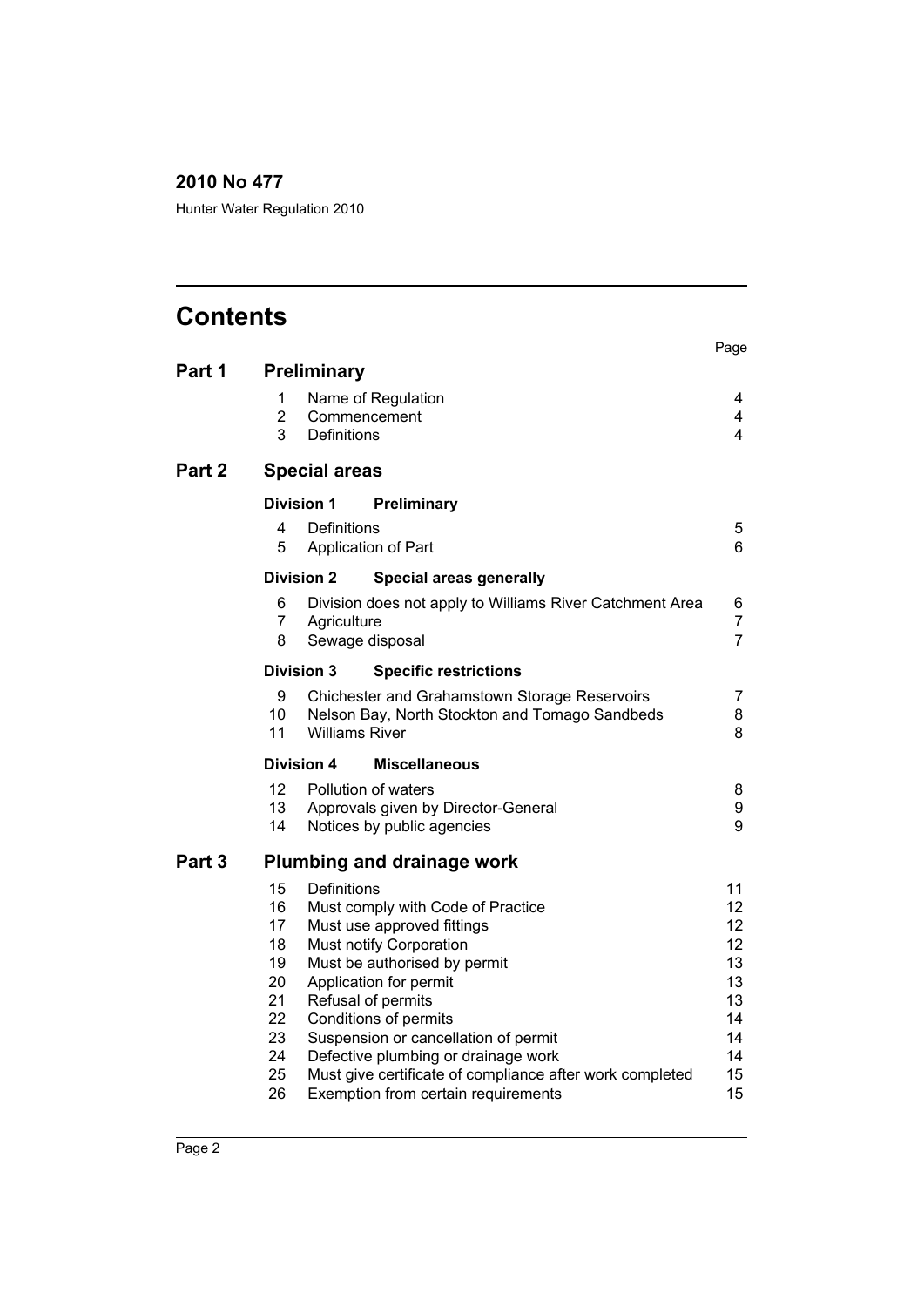Hunter Water Regulation 2010

**Contents** 

|                   |    |                                                            | Page |
|-------------------|----|------------------------------------------------------------|------|
| Part 4            |    | <b>Miscellaneous</b>                                       |      |
|                   | 27 | Must notify Corporation of damage to its works or property | 17   |
|                   | 28 | Restrictions on use of water                               | 17   |
|                   | 29 | Penalty notice offences                                    | 17   |
|                   | 30 | Authorised officers for penalty notices                    | 18   |
|                   | 31 | Savings                                                    | 18   |
|                   | 32 | Repeal                                                     | 18   |
| <b>Schedule 1</b> |    | <b>Penalty notice offences</b>                             | 20   |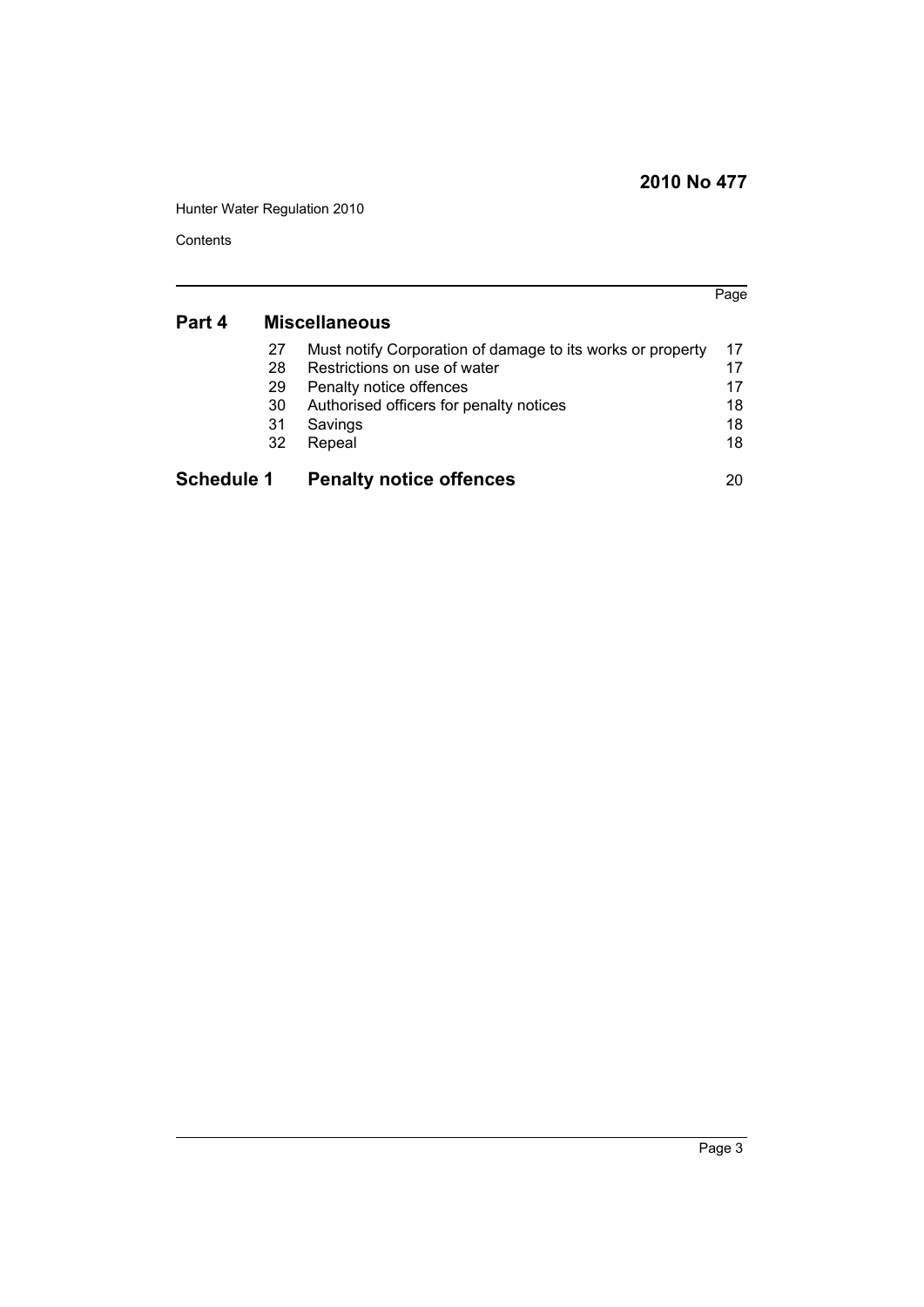Clause 1 Hunter Water Regulation 2010

Part 1 Preliminary

### **Hunter Water Regulation 2010**

under the

Hunter Water Act 1991

### <span id="page-3-1"></span><span id="page-3-0"></span>**Part 1 Preliminary**

### **1 Name of Regulation**

This Regulation is the *Hunter Water Regulation 2010*.

### <span id="page-3-2"></span>**2 Commencement**

This Regulation commences on 1 September 2010 and is required to be published on the NSW legislation website.

**Note.** This Regulation replaces the *Hunter Water (General) Regulation 2005* and the *Hunter Water (Special Areas) Regulation 2003* which are repealed on 1 September 2010 by section 10 (2) of the *Subordinate Legislation Act 1989*.

### <span id="page-3-3"></span>**3 Definitions**

(1) In this Regulation:

*Corporation* means Hunter Water Corporation. *the Act* means the *Hunter Water Act 1991*.

(2) Notes included in this Regulation do not form part of this Regulation.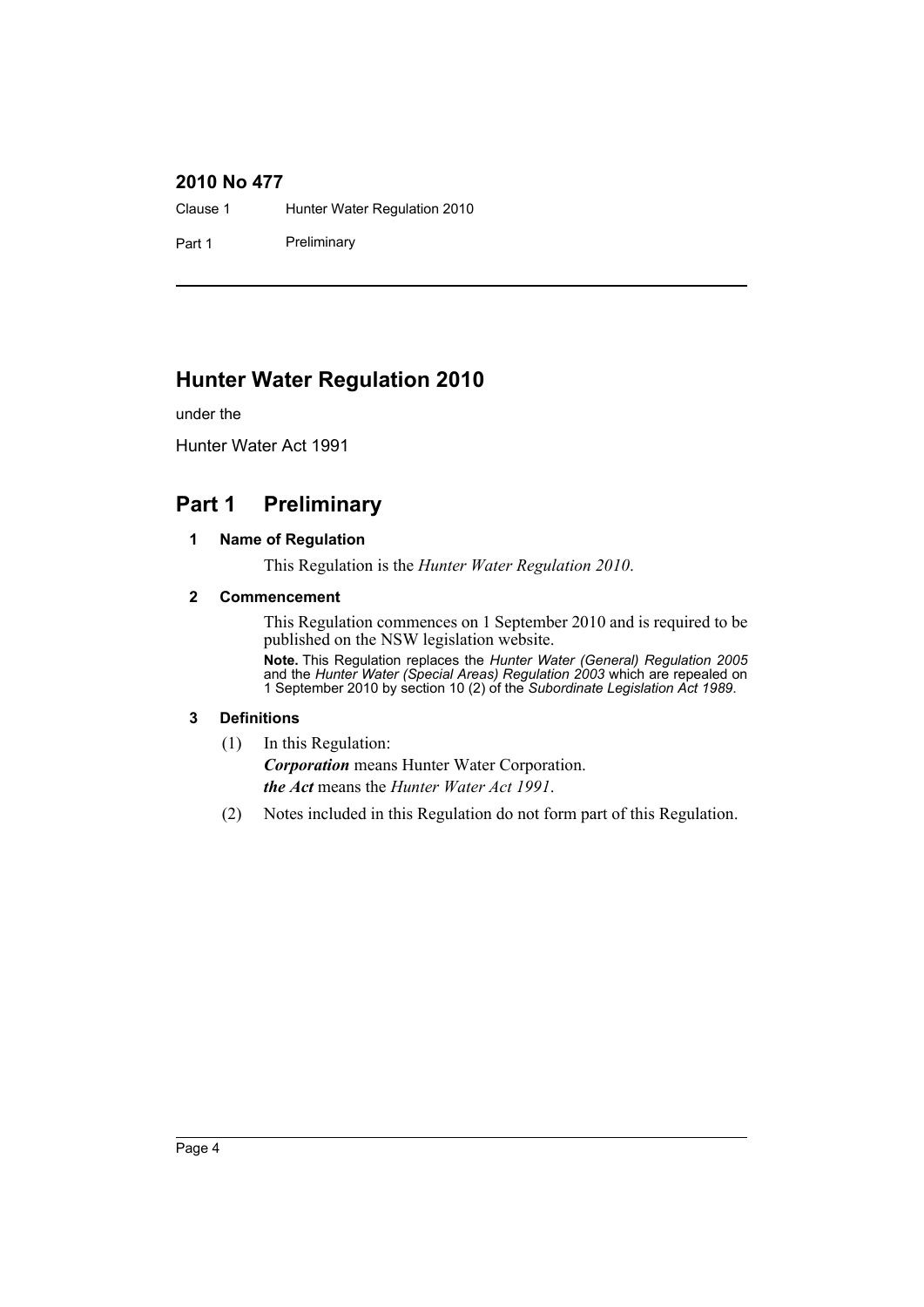Hunter Water Regulation 2010 Clause 4

Special areas **Part 2** 

### <span id="page-4-0"></span>**Part 2 Special areas**

### <span id="page-4-2"></span><span id="page-4-1"></span>**Division 1 Preliminary**

#### **4 Definitions**

In this Part:

*Chichester Catchment Area* means the area described in the proclamation under the *Hunter District Water Supply and Sewerage Act 1892* published in Gazette No 153 of 5 December 1924 at page 5461.

**Note.** A map (in zoomable pdf) accessible from the current version of this Regulation on the In force section of the NSW legislation website illustrates the extent of the catchment area.

*development consent* means a development consent in force under the *Environmental Planning and Assessment Act 1979*.

*Director-General* means the Director-General of the Department of Environment, Climate Change and Water.

*environment protection licence* means an environment protection licence in force under the *Protection of the Environment Operations Act 1997*.

*Grahamstown Catchment Area* means the area described in the proclamation under *Hunter District Water, Sewerage and Drainage Act 1938* published in Gazette No 98 of 11 October 1963 at pages 2984 and 2985.

**Note.** A map (in zoomable pdf) accessible from the current version of this Regulation on the In force section of the NSW legislation website illustrates the extent of the catchment area.

*Nelson Bay Catchment Area* means the area described in the following proclamations:

- (a) the proclamation under the *Hunter District Water, Sewerage and Drainage Act 1938* published in Gazette No 2 of 7 January 1949 at pages 10 and 11,
- (b) the proclamation under the *Hunter District Water, Sewerage and Drainage Act 1938* published in Gazette No 106 of 1 November 1963 at pages 3189 and 3190,
- (c) the proclamation under the *Water Supply Authorities Act 1987* published in Gazette No 159 of 21 October 1988 at page 5485.

**Note.** A map (in zoomable pdf) accessible from the current version of this Regulation on the In force section of the NSW legislation website illustrates the extent of the catchment area.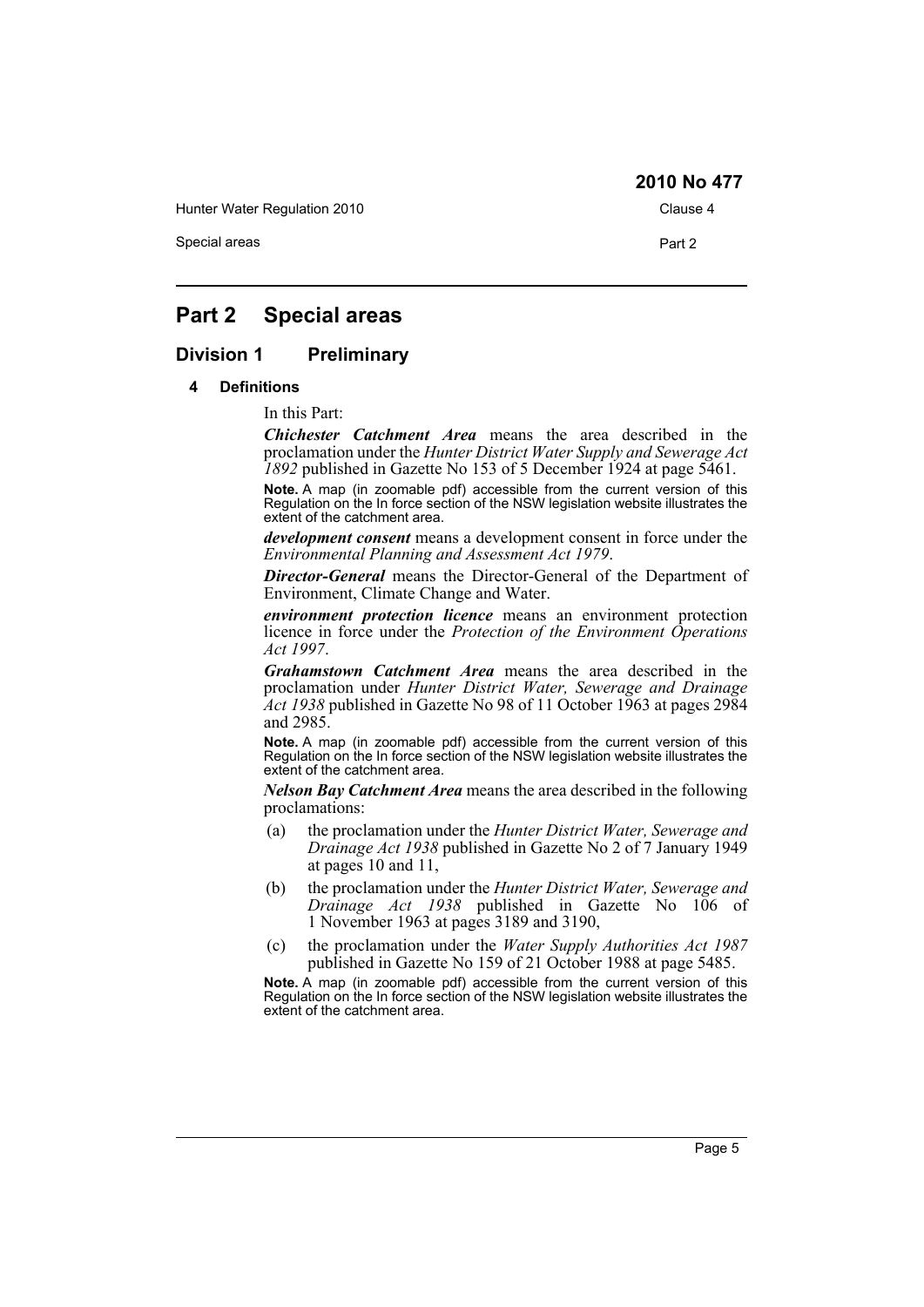Clause 5 Hunter Water Regulation 2010

Part 2 Special areas

*North Stockton Catchment Area* means the area of land described in, and declared to be a special area by, the *Hunter Water (North Stockton Catchment Area) Order 1999* made under section 53 of the Act.

**Note.** A map (in zoomable pdf) accessible from the current version of this Regulation on the In force section of the NSW legislation website illustrates the extent of the catchment area.

*Tomago Sandbeds Catchment Area* means the area described in proclamations under the *Hunter District Water, Sewerage and Drainage Act 1938* published as follows:

- (a) in Gazette No 89 of 11 July 1941 at pages 2482 and 2483,
- (b) in Gazette No 100 of 28 September 1945 at page 1703,
- (c) in Gazette No 31 of 21 March 1958 at page 734,
- (d) in Gazette No 91 of 25 August 1961 at page 2559.

**Note.** A map (in zoomable pdf) accessible from the current version of this Regulation on the In force section of the NSW legislation website illustrates the extent of the catchment area.

*Williams River Catchment Area* means the area described in the proclamation under the *Hunter District Water, Sewerage and Drainage Act 1938* published in Gazette No 112 of 8 November 1963 at pages 3324 and 3325.

**Note.** A map (in zoomable pdf) accessible from the current version of this Regulation on the In force section of the NSW legislation website illustrates the extent of the catchment area.

#### <span id="page-5-0"></span>**5 Application of Part**

This Part applies to the following special areas:

- (a) Chichester Catchment Area,
- (b) Grahamstown Catchment Area,
- (c) Nelson Bay Catchment Area,
- (d) North Stockton Catchment Area,
- (e) Tomago Sandbeds Catchment Area,
- (f) Williams River Catchment Area.

**Note.** The Chichester, Grahamstown, Nelson Bay, Tomago Sandbeds and Williams River Catchment Areas are all taken to be special areas by virtue of section 53 (3) of the Act.

### <span id="page-5-2"></span><span id="page-5-1"></span>**Division 2 Special areas generally**

#### **6 Division does not apply to Williams River Catchment Area**

Despite clause 5, this Division does not apply to the Williams River Catchment Area.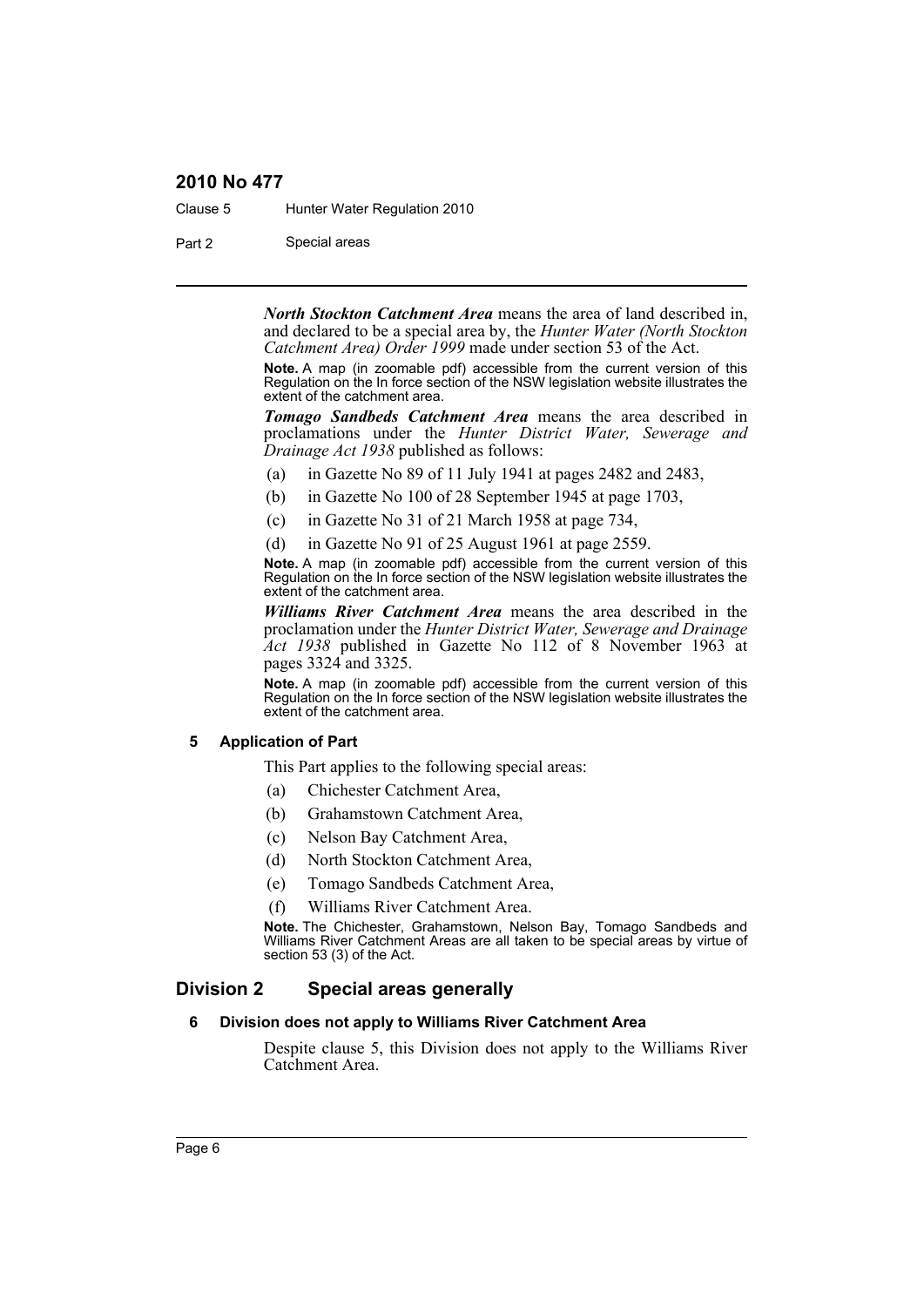Hunter Water Regulation 2010 Clause 7 Special areas **Part 2 2010 No 477**

### <span id="page-6-0"></span>**7 Agriculture**

- (1) A person must not engage in any of the following in a special area:
	- (a) aquaculture,
	- (b) intensive livestock agriculture,
	- (c) intensive plant agriculture.

Maximum penalty: 100 penalty units in the case of a corporation, or 70 penalty units in any other case.

- (2) This clause does not apply to anything that is done in accordance with:
	- (a) an approval given by the Director-General, or
	- (b) an approval under Part 3A of, or a development consent under Part 4 of, the *Environmental Planning and Assessment Act 1979*, or
	- (c) an environment protection licence.
- (3) In this clause:

*aquaculture*, *intensive livestock agriculture* and *intensive plant agriculture* have the same meanings as they have in the standard instrument prescribed under section 33A (1) of the *Environmental Planning and Assessment Act 1979*.

#### <span id="page-6-1"></span>**8 Sewage disposal**

- (1) The owner or occupier of land in a special area must not erect, install or operate any on-site sewage management facility on the land. Maximum penalty: 100 penalty units in the case of a corporation, or 70 penalty units in any other case.
- (2) This clause does not apply to anything done in accordance with:
	- (a) an approval under Part 3A of, or a development consent under Part 4 of, the *Environmental Planning and Assessment Act 1979*, or
	- (b) an approval granted under the *Local Government Act 1993*, or
	- (c) an environment protection licence.

### <span id="page-6-3"></span><span id="page-6-2"></span>**Division 3 Specific restrictions**

### **9 Chichester and Grahamstown Storage Reservoirs**

(1) This clause applies to the Chichester Storage Reservoir in the Chichester Catchment Area and Grahamstown Storage Reservoir in the Grahamstown Catchment Area.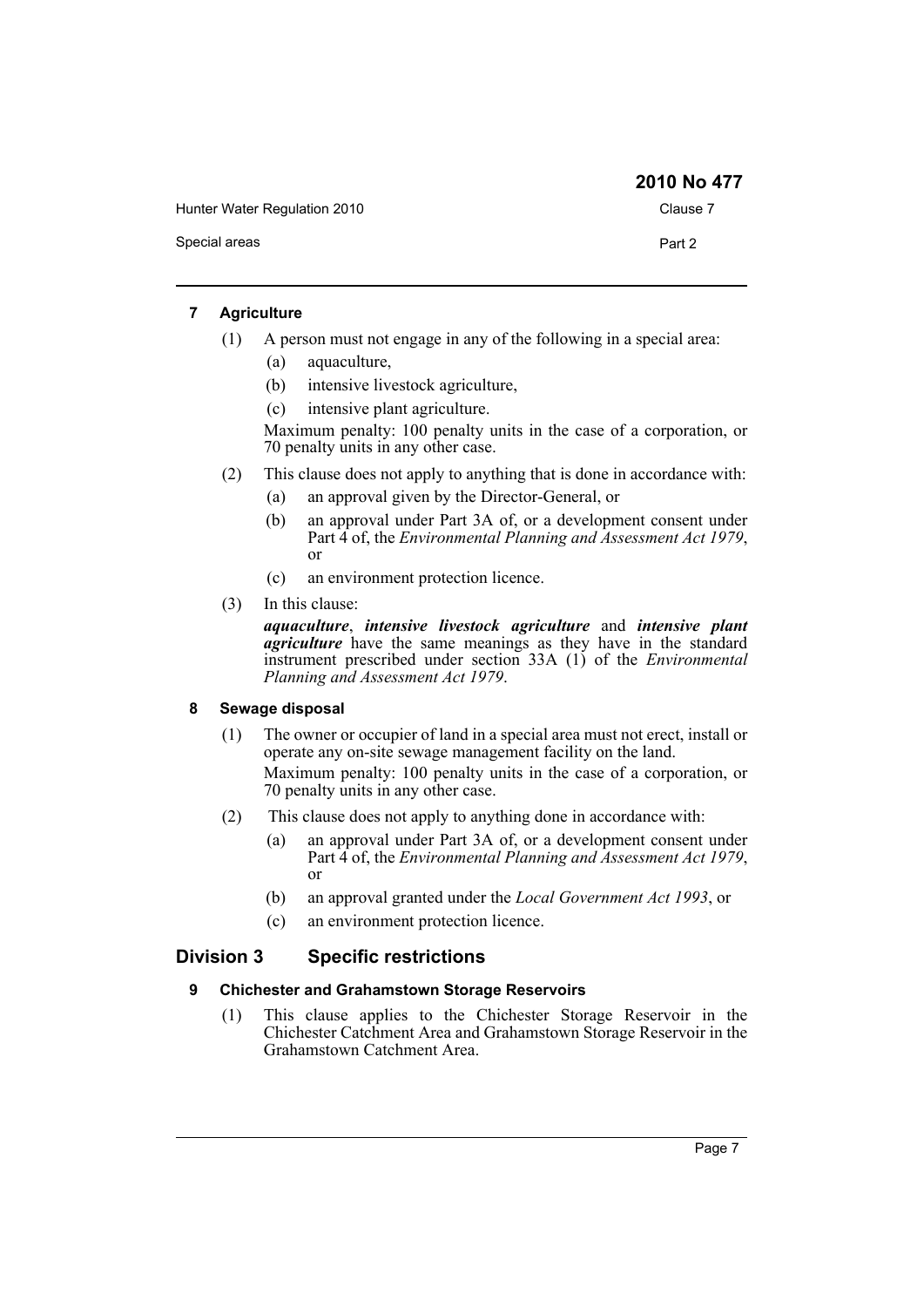Clause 10 Hunter Water Regulation 2010

Part 2 Special areas

- (2) A person must not, except in accordance with an approval given by the Director-General:
	- (a) enter, bathe or swim or allow any other person, or any animal in the person's control, to enter, bathe or swim in a reservoir to which this clause applies, or
	- (b) fish or use a boat or any other water craft or allow any other person to fish or use a boat or any other water craft in any such reservoir.

Maximum penalty: 200 penalty units in the case of a corporation, or 100 penalty units in any other case.

#### <span id="page-7-0"></span>**10 Nelson Bay, North Stockton and Tomago Sandbeds**

(1) A person must not engage in any extractive industry in the Nelson Bay Catchment Area, North Stockton Catchment Area or Tomago Sandbeds Catchment Area otherwise than in accordance with an approval given by the Director-General.

Maximum penalty: 200 penalty units in the case of a corporation, or 100 penalty units in any other case.

(2) In this clause:

*extractive industry* includes mining and any other disturbance of geologic material for the extraction of minerals or other geological constituents.

#### <span id="page-7-1"></span>**11 Williams River**

- (1) This clause applies to that part of the Williams River in the Williams River Catchment Area that is within 2.5 kilometres upstream, or 0.5 kilometres downstream, of the Seaham Weir.
- (2) A person must not use, or allow any other person to use, a boat or any other water craft in that part of the Williams River to which this clause applies unless the boat or water craft is used in accordance with an approval given by the Director-General.

Maximum penalty: 200 penalty units in the case of a corporation, or 100 penalty units in any other case.

### <span id="page-7-2"></span>**Division 4 Miscellaneous**

### <span id="page-7-3"></span>**12 Pollution of waters**

(1) A person must not pollute any waters in a special area. Maximum penalty: 200 penalty units in the case of a corporation, or 100 penalty units in any other case.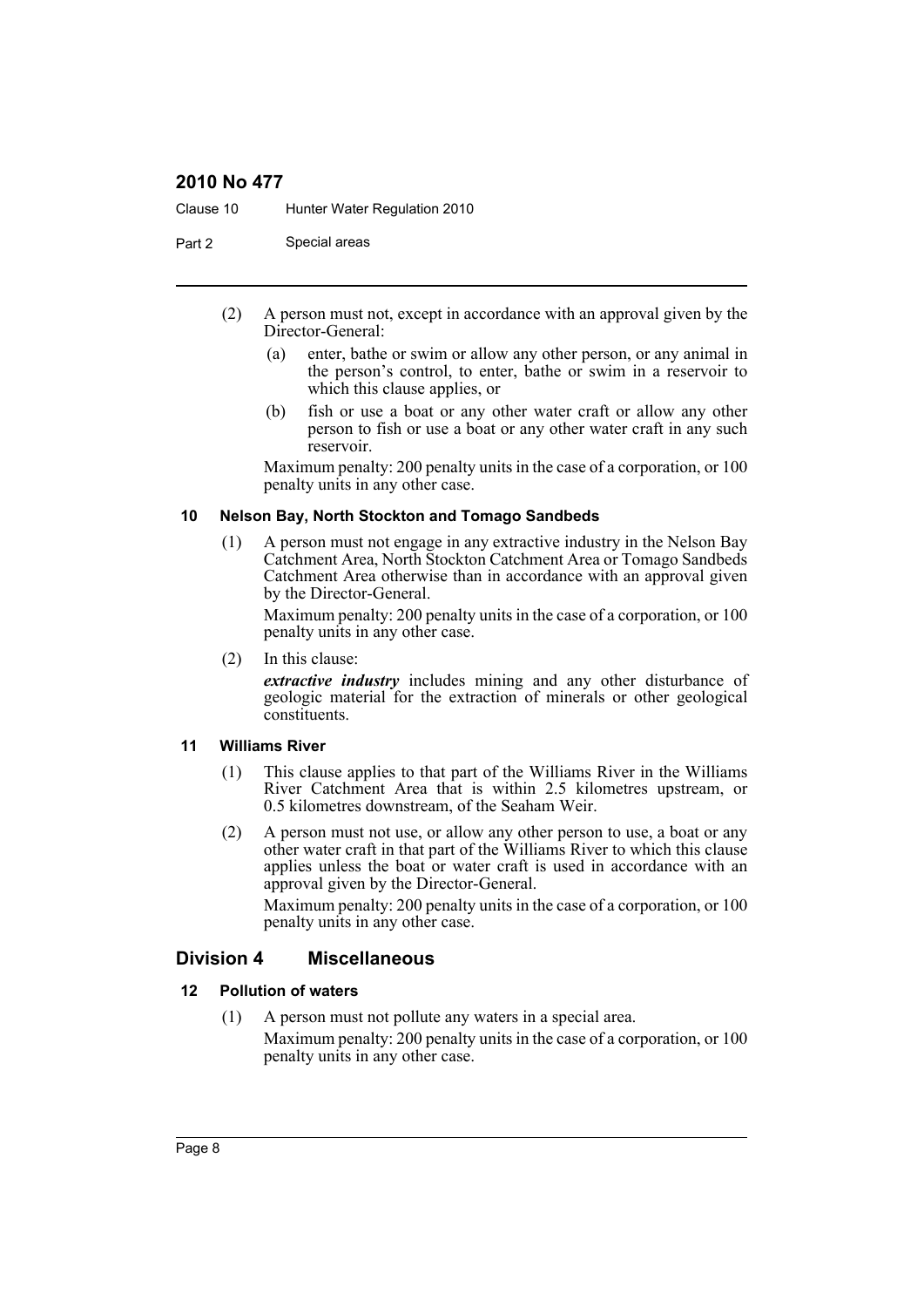|                              | 2010 No 477 |
|------------------------------|-------------|
| Hunter Water Regulation 2010 | Clause 13   |
| Special areas                | Part 2      |

- (2) A person does not commit an offence under subclause (1) in respect of anything that is done in accordance with an environment protection licence.
- (3) The Director-General may give a direction for:
	- (a) the management or disposal of any substance in a special area that the Director-General considers may detrimentally affect any waters in the area concerned, or
	- (b) the removal of any such substance from a special area or the relocation of the substance to another place in that area.
- (4) A person given a direction under subclause (3) must comply with it. Maximum penalty: 100 penalty units in the case of a corporation, or 50 penalty units in any other case.
- (5) In this clause:

*pollute*, in relation to waters, has the same meaning as *pollution of waters* has in the *Protection of the Environment Operations Act 1997*, but extends to include disturbing geological or other matter (whether natural or artificial) in such a manner as to change, or to be likely to change, the physical, chemical or biological condition of the waters.

**Note.** Section 7 of the *Interpretation Act 1987* provides that, if an Act or instrument defines a word or expression, other parts of speech and grammatical forms of the word or expression have corresponding meanings.

*waters* has the same meaning as it has in the *Protection of the Environment Operations Act 1997*.

### <span id="page-8-0"></span>**13 Approvals given by Director-General**

- (1) An approval given by the Director-General for the purposes of this Part is to be in writing, may be given unconditionally or subject to conditions and may be varied or revoked by the Director-General (by written notice served on the holder of the approval) at any time and for any reason.
- (2) In exercising any function with respect to the giving, variation or revocation of an approval in connection with any special area, the Director-General must have primary regard to the need to prevent water in the special area from becoming polluted or contaminated.

### <span id="page-8-1"></span>**14 Notices by public agencies**

For the purposes of section 55 (1) of the Act, the notice to be given to the Director-General:

- (a) must be in writing, and
- (b) must be served on the Director-General, either by post or by lodging it at an office of the NSW Office of Water, and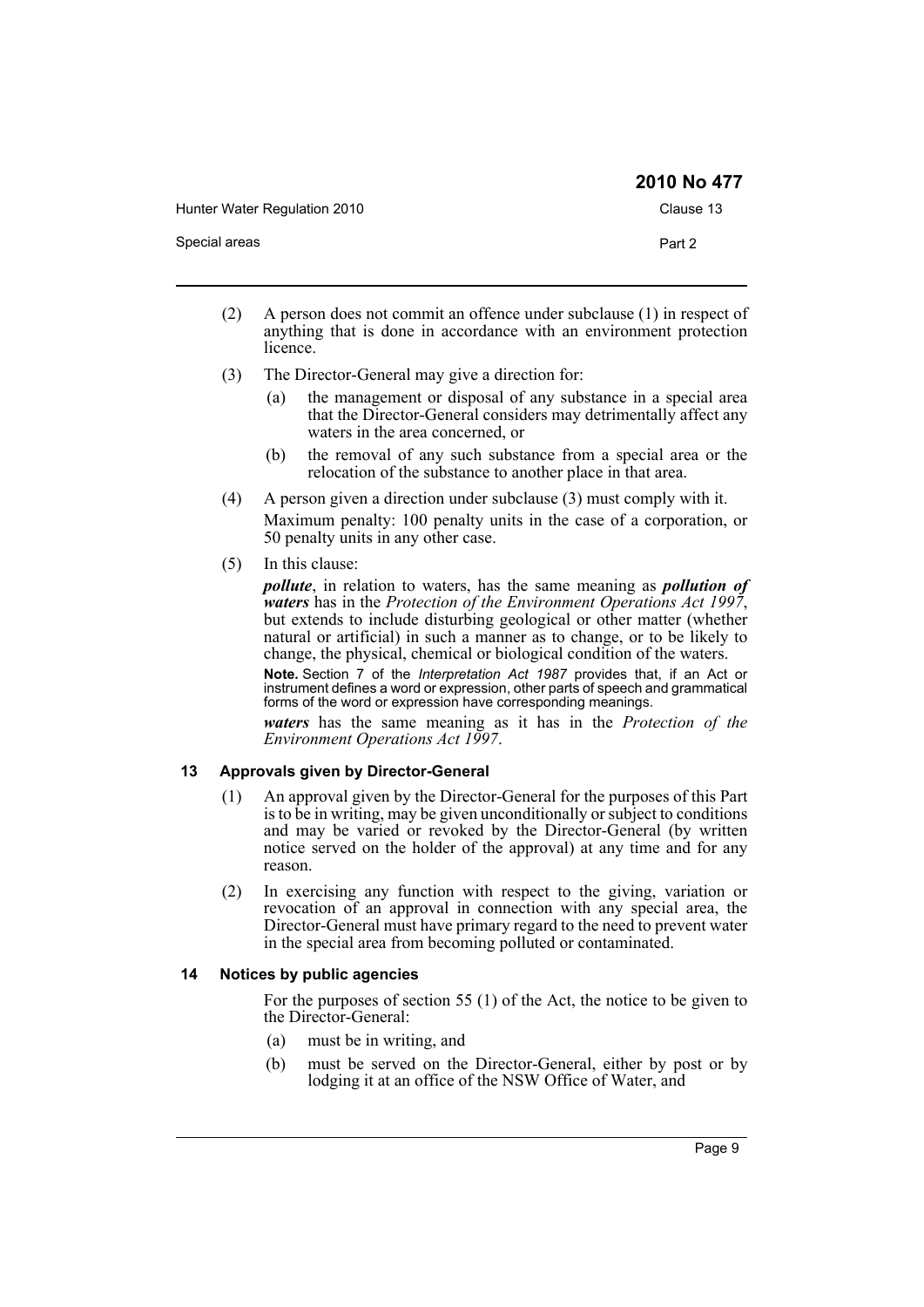Clause 14 Hunter Water Regulation 2010

Part 2 Special areas

(c) must contain a full description of the function that is intended to be exercised and of any proposed activity associated with the exercise of that function (together with a statement of the objectives of the proposed activity).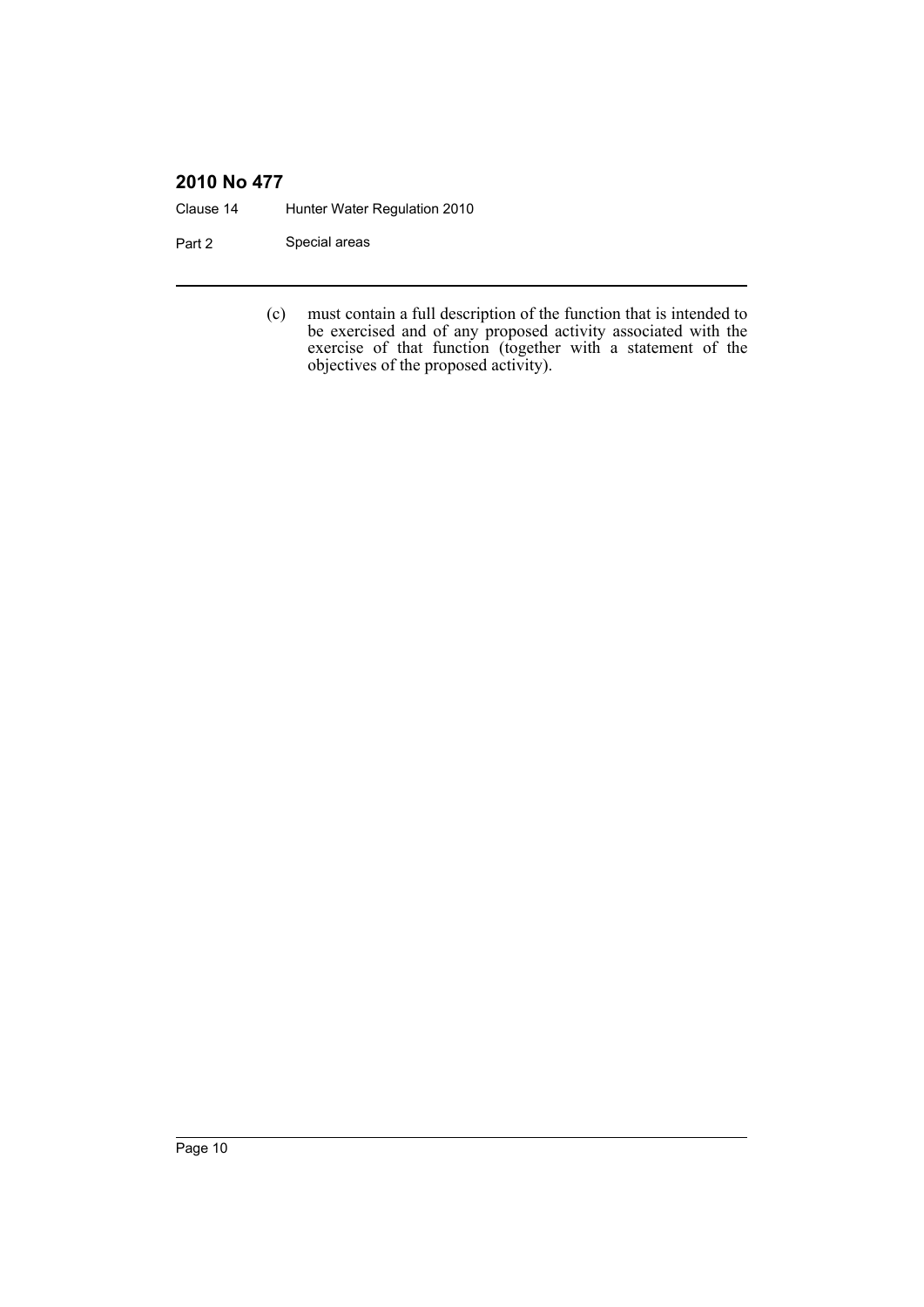|                              | $\sim$ 10 110 $\sim$ 111 |
|------------------------------|--------------------------|
| Hunter Water Regulation 2010 | Clause 15                |
| Plumbing and drainage work   | Part 3                   |

### <span id="page-10-0"></span>**Part 3 Plumbing and drainage work**

### <span id="page-10-1"></span>**15 Definitions**

In this Part:

*approved* means approved by the Corporation.

*AS 5200.000* means AS 5200.000—2006, *Technical specification for plumbing and drainage products—Procedures for certification of plumbing and drainage products*, published by Standards Australia.

*certificate of compliance* means a certificate of the kind referred to in clause 25.

*dwelling* means a room or suite of rooms occupied or used, or so constructed or adapted as to be capable of being occupied or used, as a separate residence.

*exempt plumbing or drainage work* means work that:

- (a) involves repairing a tap or showerhead in a dwelling or installing water-restricting or flow-regulating devices to tap end fittings (including showerheads) in a dwelling, and
- (b) does not involve repairing any thermostatic mixing valve, tempering valve or backflow prevention device, and
- (c) is carried out by an owner or occupier of the dwelling or by a person who does not receive payment or other consideration for carrying out that work and who is authorised to carry out the work by an owner or occupier of the dwelling.

*fitting* includes any pipe, apparatus or fixture used for plumbing or drainage work.

*permit* means a permit granted by the Corporation under this Part and in force.

*Plumbing and Drainage Code of Practice* means the *New South Wales Code of Practice Plumbing and Drainage* produced by the Committee on Uniformity of Plumbing and Drainage Regulations in New South Wales (available from the Corporation).

*plumbing or drainage work* means work comprising or affecting:

- (a) a water supply service pipe or its connection to a water main of the Corporation, or
- (b) a sewerage service pipe or its connection to a sewer main of the Corporation, or
- (c) a stormwater drainage service drain or its connection to a stormwater drain of the Corporation.

*repair* includes make good, replace, reconstruct, remove, alter, cleanse or clear.

**2010 No 477**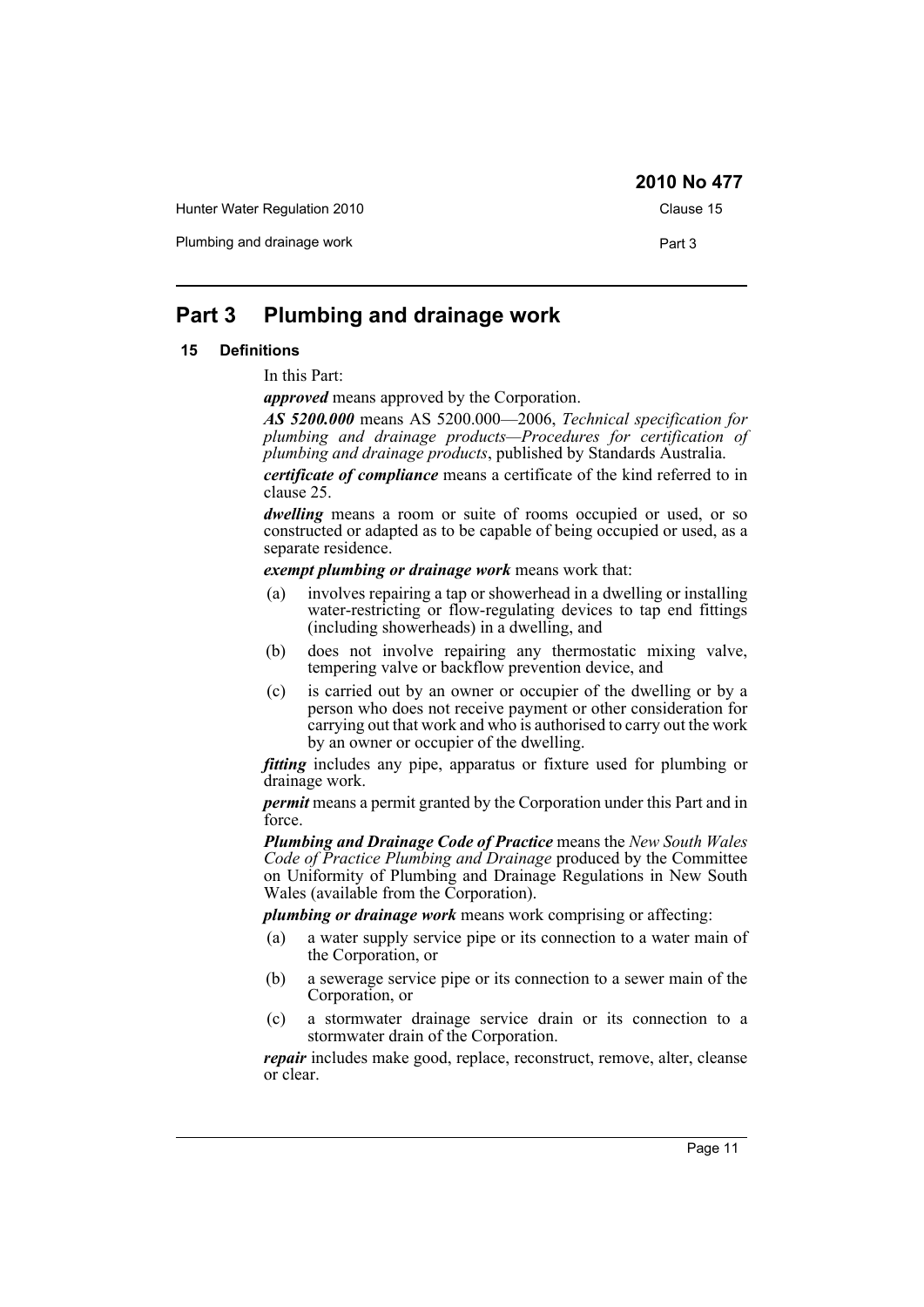Clause 16 Hunter Water Regulation 2010

Part 3 Plumbing and drainage work

*sewerage service pipe* means a pipe connecting premises to a sewer main of the Corporation, and includes the fittings connected to the pipe.

*stormwater drainage service drain* means a stormwater drain connecting premises to a stormwater drain of the Corporation, and includes the fittings connected to the drain.

*water supply service pipe* means a pipe connecting premises to a water main of the Corporation, and includes the fittings connected to the pipe.

### <span id="page-11-0"></span>**16 Must comply with Code of Practice**

- (1) A person must not do any plumbing or drainage work otherwise than in accordance with the Plumbing and Drainage Code of Practice. Maximum penalty: 200 penalty units in the case of a corporation, or 100 penalty units in any other case.
- (2) This clause does not apply to exempt plumbing or drainage work.

### <span id="page-11-1"></span>**17 Must use approved fittings**

(1) A person must not use any fitting for plumbing or drainage work unless the fitting is approved.

Maximum penalty: 200 penalty units in the case of a corporation, or 100 penalty units in any other case.

- (2) The Corporation may, before it approves a fitting of a particular kind:
	- (a) require:
		- (i) a fitting of that kind to be submitted to the Corporation for examination and testing, or
		- (ii) submission to the Corporation of a satisfactory result of tests of a fitting of that kind carried out by an approved person or body, and
	- (b) require fittings of that kind to be manufactured under an approved system of quality assurance.
- (3) The Corporation must not approve the construction or use of a particular kind of fitting unless it is satisfied that it complies with the requirements of AS 5200.000.

#### <span id="page-11-2"></span>**18 Must notify Corporation**

A person who proposes to do plumbing or drainage work must notify the Corporation at least 2 working days before commencing the work. Maximum penalty: 200 penalty units in the case of a corporation, or 100 penalty units in any other case.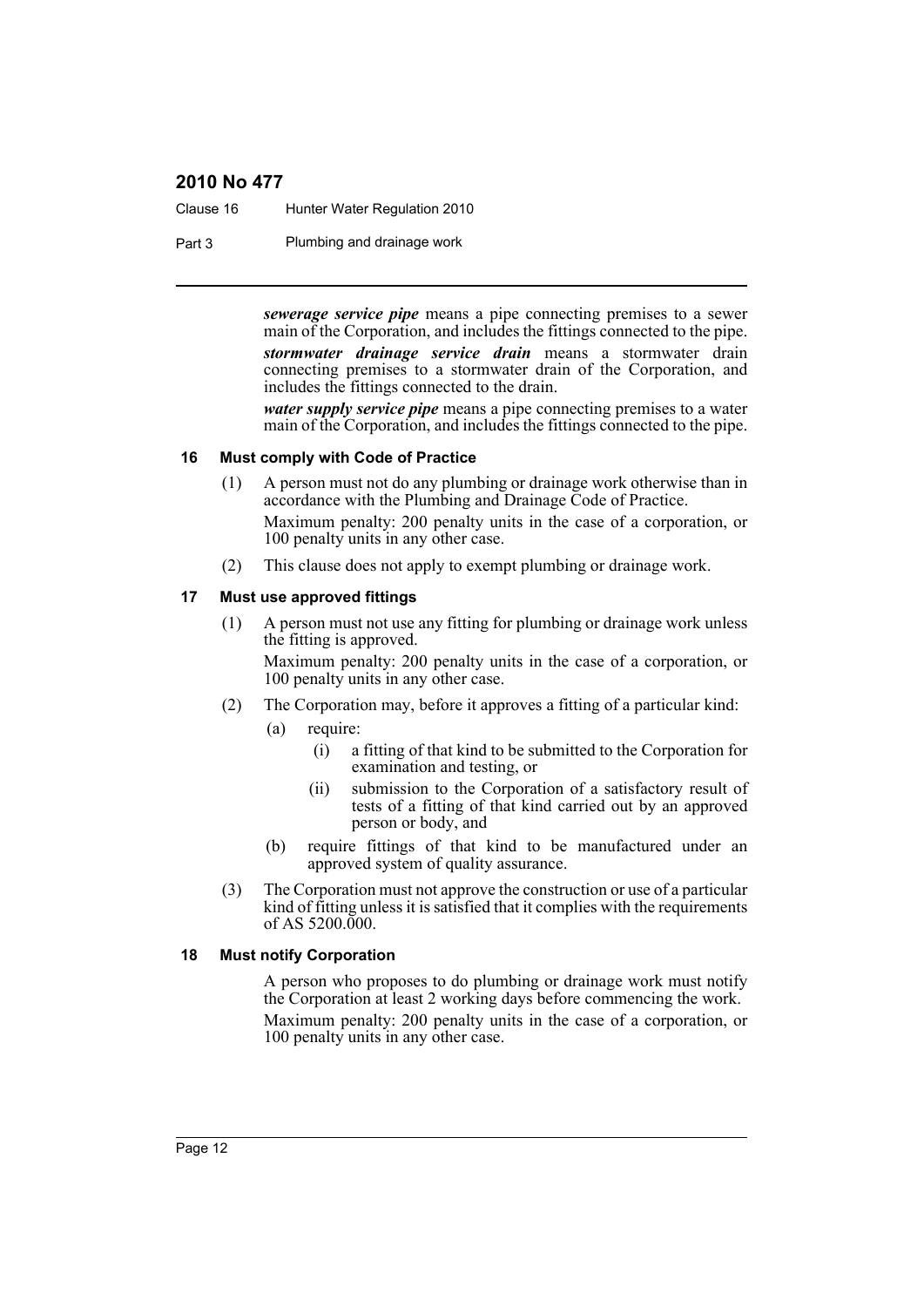|                              | 2010 No 477 |
|------------------------------|-------------|
| Hunter Water Regulation 2010 | Clause 19   |
| Plumbing and drainage work   | Part 3      |

### <span id="page-12-0"></span>**19 Must be authorised by permit**

(1) A person must not do plumbing or drainage work unless authorised by a permit to do the work.

Maximum penalty: 200 penalty units in the case of a corporation, or 100 penalty units in any other case.

- (2) A person is not guilty of an offence under this clause if:
	- (a) the work is done in an emergency:
		- (i) to prevent waste of water, or
		- (ii) to restore a water supply that has been shut off to prevent waste of water, or
		- (iii) to free a choked pipe, or
		- (iv) to prevent damage to property, and
	- (b) the person obtains a permit for the work as soon as practicable after the work is done.
- (3) This clause does not apply to:
	- (a) plumbing or drainage work done by an employee of the Corporation, or
	- (b) exempt plumbing or drainage work.

### <span id="page-12-1"></span>**20 Application for permit**

- (1) An application for a permit:
	- (a) must be made in an approved form, and
	- (b) must be lodged at an office of the Corporation.
- (2) An applicant must pay the fee determined by the Corporation for the issue of a permit.

#### <span id="page-12-2"></span>**21 Refusal of permits**

- (1) The Corporation may refuse to grant a permit to a person who, in its opinion, has previously carried out plumbing or drainage work in contravention of the Act, this Regulation or a direction under the Act or this Regulation.
- (2) The Corporation may also refuse to grant a permit to a person while any relevant information that was not supplied with the application and that has been requested by the Corporation from the applicant is outstanding.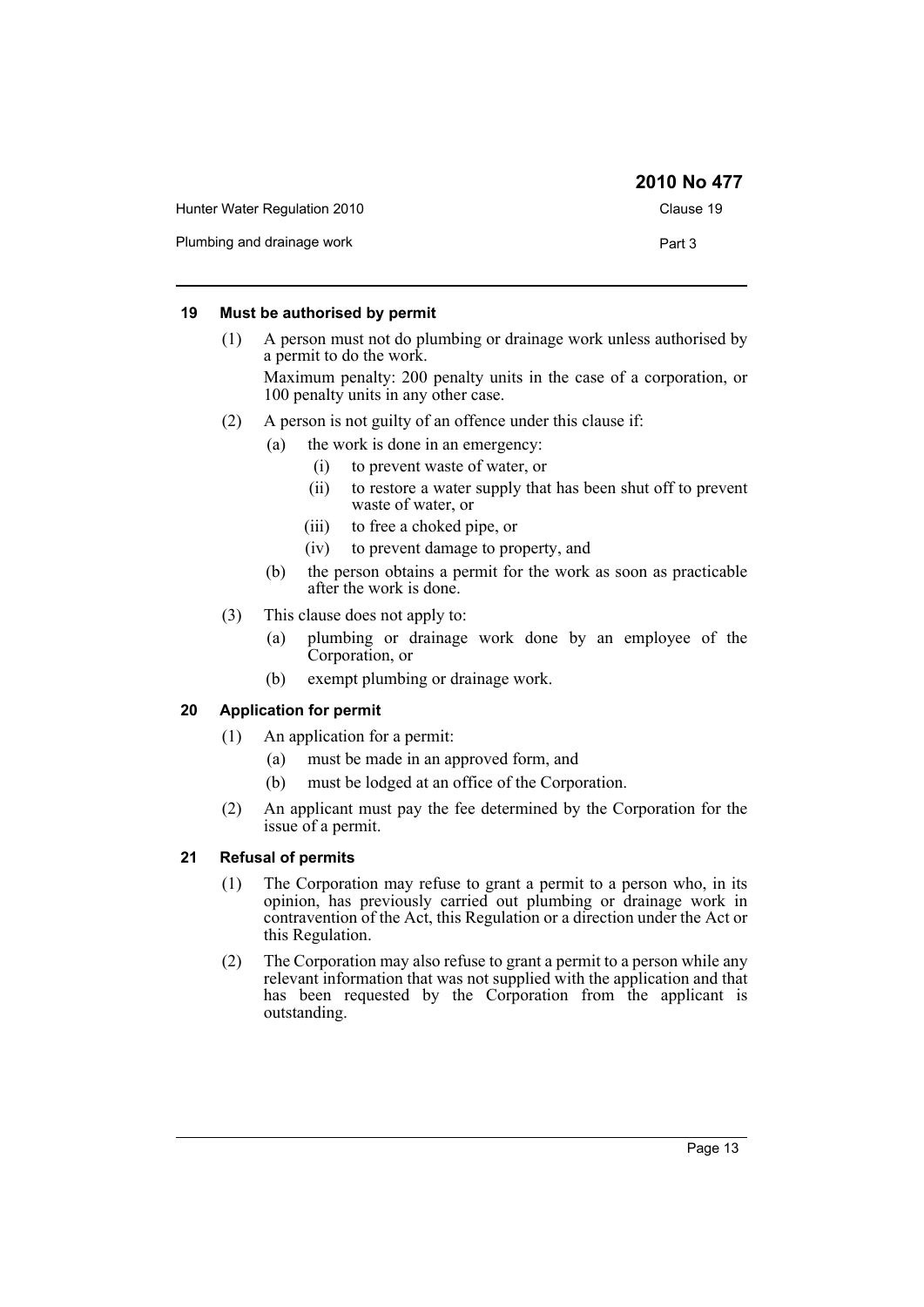Clause 22 Hunter Water Regulation 2010

Part 3 Plumbing and drainage work

### <span id="page-13-0"></span>**22 Conditions of permits**

- (1) The Corporation may grant a permit subject to conditions.
- (2) A person must not contravene a condition of a permit. Maximum penalty: 200 penalty units in the case of a corporation, or 100 penalty units in any other case.

### <span id="page-13-1"></span>**23 Suspension or cancellation of permit**

- (1) The Corporation may, by written notice served on the holder of a permit, suspend or cancel the permit if:
	- (a) the permit was granted on the basis of false or misleading information, or
	- (b) the holder of the permit has contravened a condition of the permit, or
	- (c) the holder of the permit has contravened the Act, this Regulation or a direction under the Act or this Regulation.
- (2) The notice must set out the reason for the suspension or cancellation.
- (3) The Corporation may suspend or cancel a permit at the request of:
	- (a) the holder of the permit, or
	- (b) the owner, or duly authorised agent of the owner, of the premises on which the work authorised by the permit is to be, or is being, done.

### <span id="page-13-2"></span>**24 Defective plumbing or drainage work**

- (1) The Corporation may, by written notice served on a person who is carrying out (or has carried out) plumbing or drainage work, direct the person:
	- (a) to repair, as specified by the Corporation, work done otherwise than in a tradesmanlike manner, or
	- (b) to bring into conformity with the Plumbing and Drainage Code of Practice work done otherwise than in accordance with that Code, or
	- (c) to repair or replace, as specified by the Corporation, a defective fitting used in any of the work done, or
	- (d) to bring into conformity with the Corporation's approval any fitting that does not comply with the approval.
- (2) A person to whom such a direction is given must not fail to comply with the direction.

Maximum penalty: 200 penalty units in the case of a corporation, or 100 penalty units in any other case.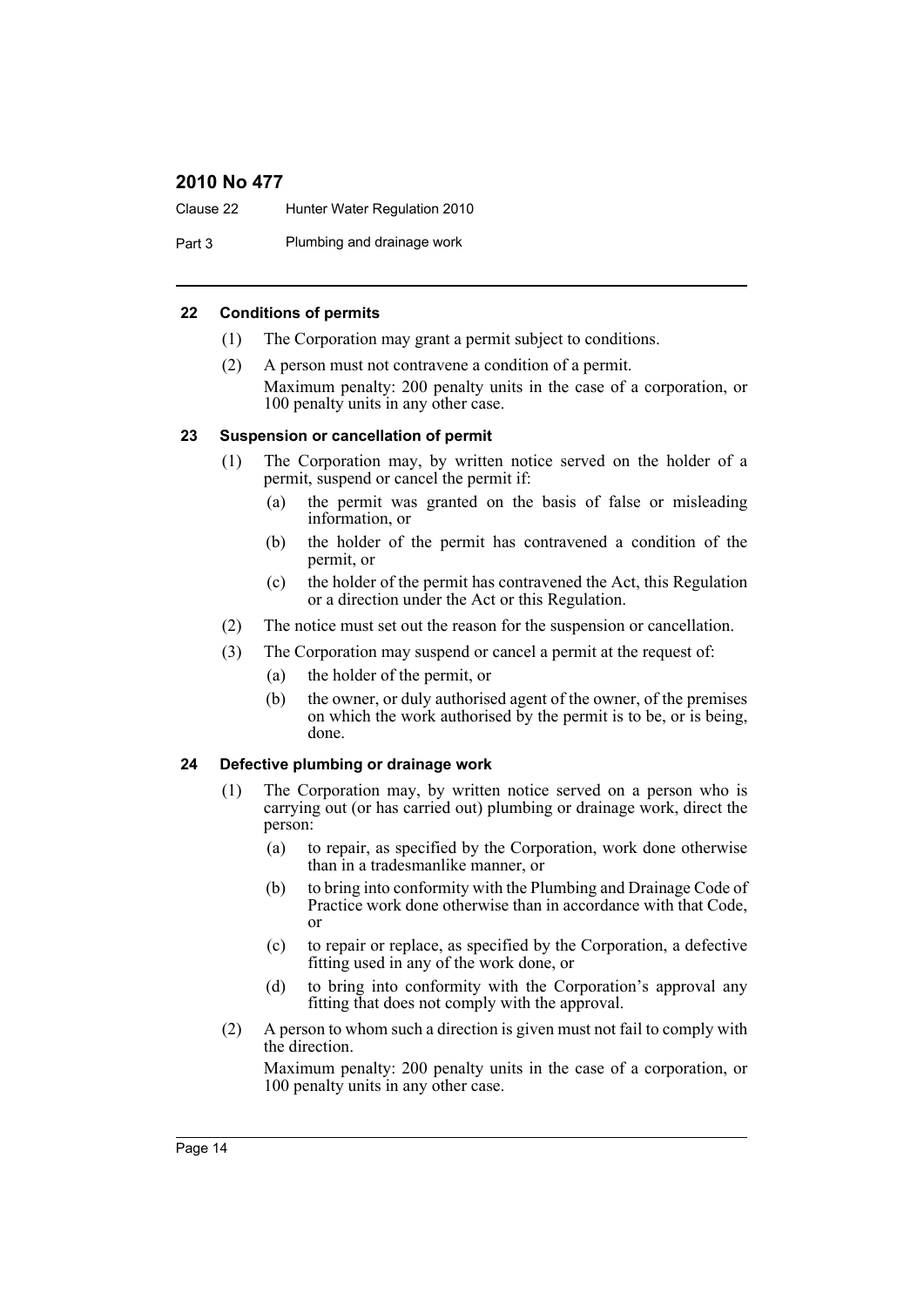|                              | 2010 No 477 |
|------------------------------|-------------|
| Hunter Water Regulation 2010 | Clause 25   |
| Plumbing and drainage work   | Part 3      |

(3) If a direction is given to a person before a certificate of compliance is given for the work, the person must not continue with the work until the direction has been complied with.

Maximum penalty: 200 penalty units in the case of a corporation, or 100 penalty units in any other case.

(4) A direction is of no effect if it is issued more than 2 years after the work to which it relates has been completed.

### <span id="page-14-0"></span>**25 Must give certificate of compliance after work completed**

- (1) A person who does plumbing or drainage work must, within 48 hours after completing the work:
	- (a) give the Corporation a certificate of compliance duly completed and signed by the person, and
	- (b) give a copy of the certificate to the owner of the premises on which the work was done or to which the work was connected.

Maximum penalty: 200 penalty units in the case of a corporation, or 100 penalty units in any other case.

- (2) A certificate of compliance must be in the approved form (as supplied by the Corporation) and must certify that the plumbing or drainage work to which it relates has been completed in accordance with the Plumbing and Drainage Code of Practice.
- (3) This clause does not apply to:
	- (a) plumbing or drainage work done by an employee of the Corporation, or
	- (b) exempt plumbing or drainage work.

### <span id="page-14-1"></span>**26 Exemption from certain requirements**

- (1) The Corporation may exempt a person, or any specified class of persons, from any or all of the following requirements of this Part:
	- (a) the requirement to hold a permit authorising the doing of plumbing or drainage work,
	- (b) the requirement to notify the Corporation before doing plumbing or drainage work,
	- (c) the requirement to complete a certificate of compliance with respect to plumbing or drainage work,
	- (d) the requirement to use only approved fittings for plumbing or drainage work.
- (2) An exemption under subclause  $(1)$  (a), (b) or (c) may relate to plumbing or drainage work generally or to any specified kind or kinds of plumbing work.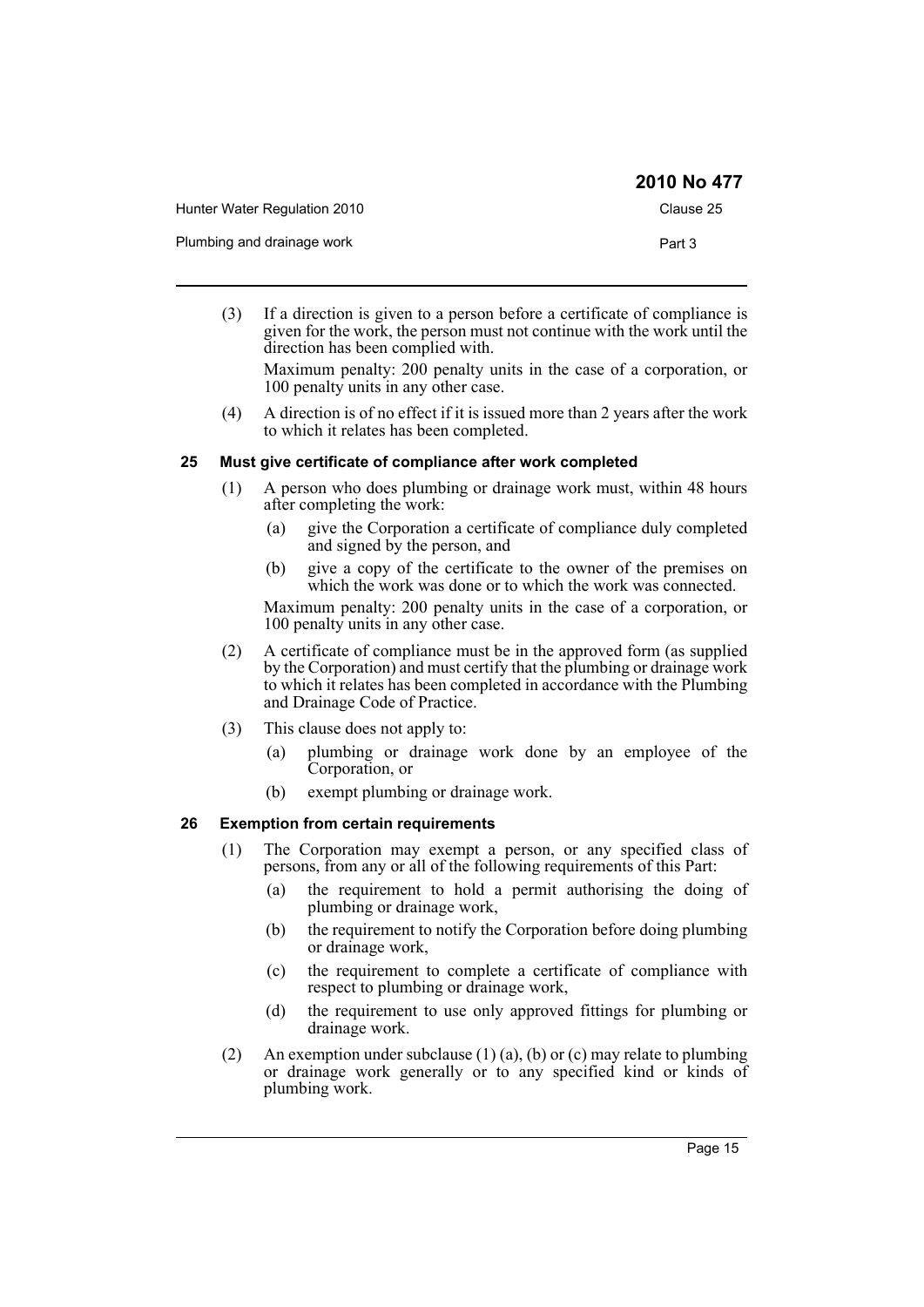Clause 26 Hunter Water Regulation 2010

Part 3 Plumbing and drainage work

- (3) An exemption under subclause (1) (d) may relate to fittings generally or to any specified kind or kinds of fitting.
- (4) The Corporation may vary or revoke any exemption under this clause.
- (5) Notice of any exemption granted under this clause, or of any variation or revocation of such an exemption, may be given in such manner as the Corporation considers appropriate.
- (6) A person in respect of whom an exemption under this clause ceases to have effect by reason of the variation or revocation of the exemption is not guilty of an offence under this Part as a result of the exemption having ceased to have effect unless it is established that he or she was aware of the variation or revocation of the exemption.
- (7) A person is taken to be aware of the variation or revocation of an exemption if written notice of that fact is served on the person, either personally or by post.
- (8) Subclause (7) does not affect any other means by which a person may be made aware of the variation or revocation of an exemption.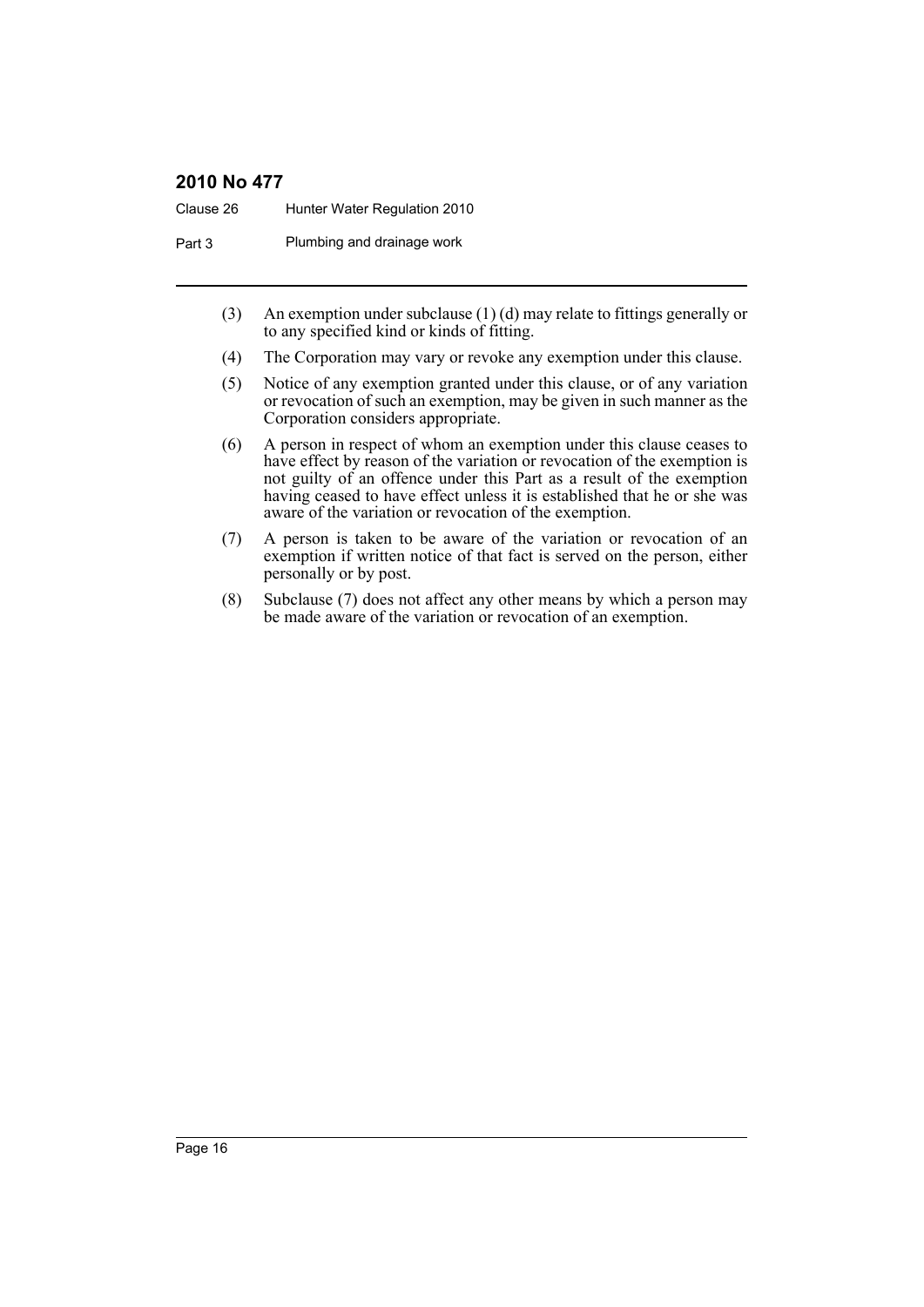Hunter Water Regulation 2010 Clause 27

Miscellaneous **Part 4** 

**2010 No 477**

### <span id="page-16-0"></span>**Part 4 Miscellaneous**

### <span id="page-16-1"></span>**27 Must notify Corporation of damage to its works or property**

A person who damages a work or other property of the Corporation must immediately notify the Corporation of the damage.

Maximum penalty: 200 penalty units in the case of a corporation, or 100 penalty units in any other case.

### <span id="page-16-2"></span>**28 Restrictions on use of water**

- (1) If the Minister considers it necessary to do so in the case of drought or other emergency, or the Minister is for some other reason of the opinion that it is necessary in the public interest and for the purpose of maintaining water supply, the Minister may, by notice, regulate or restrict any one or more of the following:
	- (a) the purposes for which water may be used,
	- (b) the times when water may be used,
	- (c) the quantities of water that may be used,
	- (d) the means or methods of the use of water.
- (2) Any such notice regulating or restricting the use of water:
	- (a) is required to be published in the Gazette and in a newspaper circulating in the area of operations of the Corporation, and
	- (b) may apply to the whole of the area of operations of the Corporation or to such part of that area as is specified in the notice, and
	- (c) takes effect on the date specified in the notice (being a date that is not earlier than the date on which the notice is first published), and
	- (d) has effect despite the provisions of any contract relating to the supply of water by the Corporation.
- (3) A person must not use water contrary to a notice under this clause. Maximum penalty: 50 penalty units in the case of a corporation, or 5 penalty units in any other case.
- (4) The Corporation may cut off or restrict the supply of water to any land if the owner, occupier or person requiring a supply of water fails to comply with a notice under this clause regulating or restricting the use of water.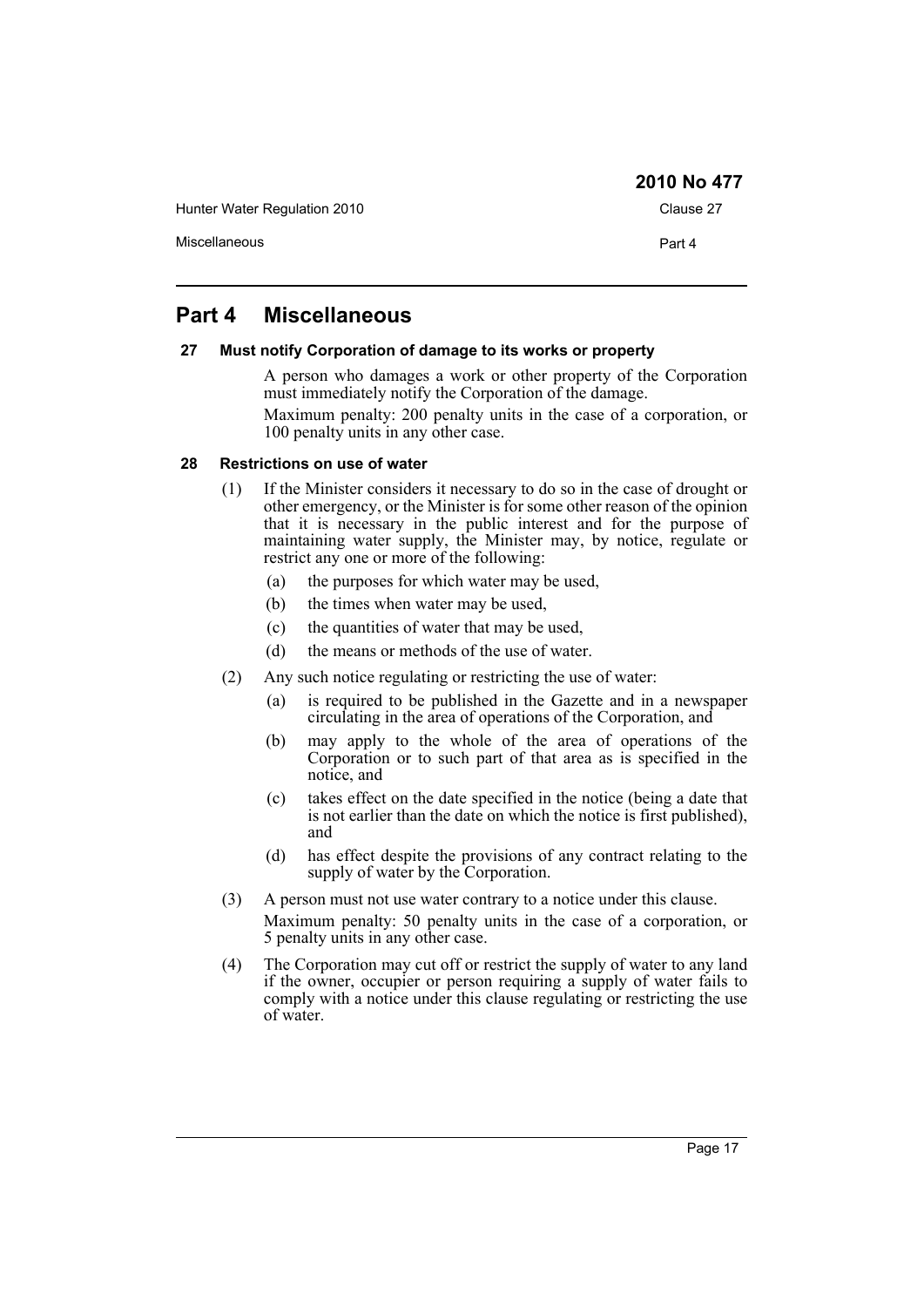Clause 29 Hunter Water Regulation 2010

Part 4 Miscellaneous

### <span id="page-17-0"></span>**29 Penalty notice offences**

For the purposes of section 31A of the Act:

- (a) each offence created by a provision specified in Column 1 of Schedule 1 is prescribed as a penalty notice offence, and
- (b) the penalty prescribed for such an offence is:
	- (i) if the person alleged to have committed the offence is an individual, the amount specified opposite the provision in Column 2 of the Schedule, or
	- (ii) if the person alleged to have committed the offence is a corporation, the amount specified in Column 3 of the Schedule.

#### <span id="page-17-1"></span>**30 Authorised officers for penalty notices**

- (1) For the purposes of section 31A (9) of the Act, a person is an authorised officer if the person is a member of any one or more of the following classes of persons:
	- (a) police officers,
	- (b) members of staff of the Corporation,
	- (c) members of staff of the Department of Environment, Climate Change and Water who are authorised to serve a penalty notice under any one or more of the following provisions:
		- (i) section 192 of the *National Parks and Wildlife Act 1974*,
		- (ii) section 224 of the *Protection of the Environment Operations Act 1997*,
		- (iii) section 365 of the *Water Management Act 2000*,
	- (d) persons who are prescribed officers within the meaning of section 30D of the *Maritime Services Act 1935*,
	- (e) members of staff of Dungog Shire Council or Port Stephens Council who are authorised to serve a penalty notice under section 679 of the *Local Government Act 1993*.
- (2) A member of staff of the Corporation is an authorised officer only if the Corporation has duly authorised that person to exercise the functions of an authorised officer.

#### <span id="page-17-2"></span>**31 Savings**

Any act, matter or thing that, immediately before the repeal of the *Hunter Water (General) Regulation 2005* or the *Hunter Water (Special Areas) Regulation 2003*, had effect under either of those Regulations continues to have effect under this Regulation.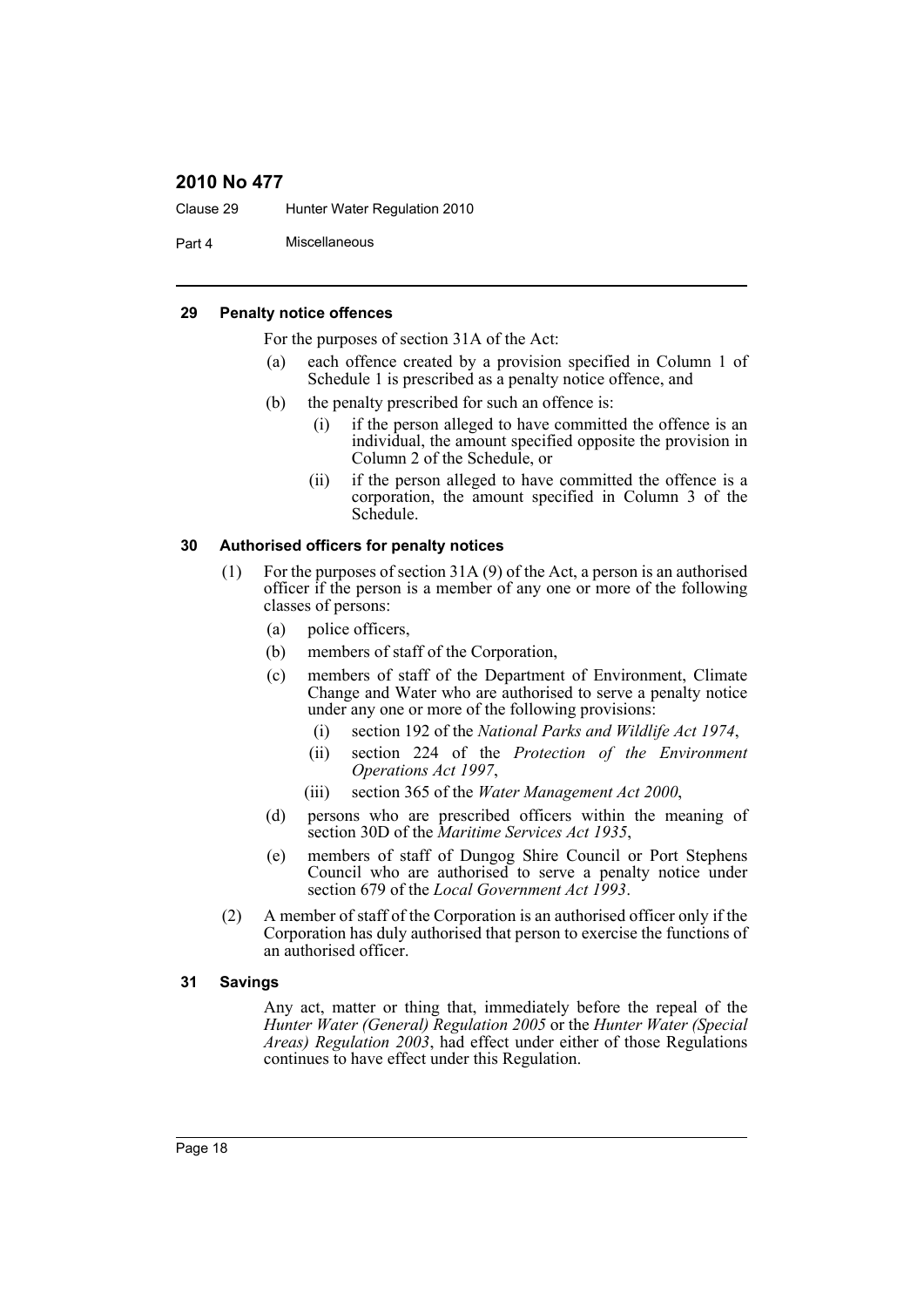|                              | 2010 No 477 |
|------------------------------|-------------|
| Hunter Water Regulation 2010 | Clause 32   |
| Miscellaneous                | Part 4      |

### <span id="page-18-0"></span>**32 Repeal**

The *Hunter Water (Transitional) Regulation 1999* is repealed.